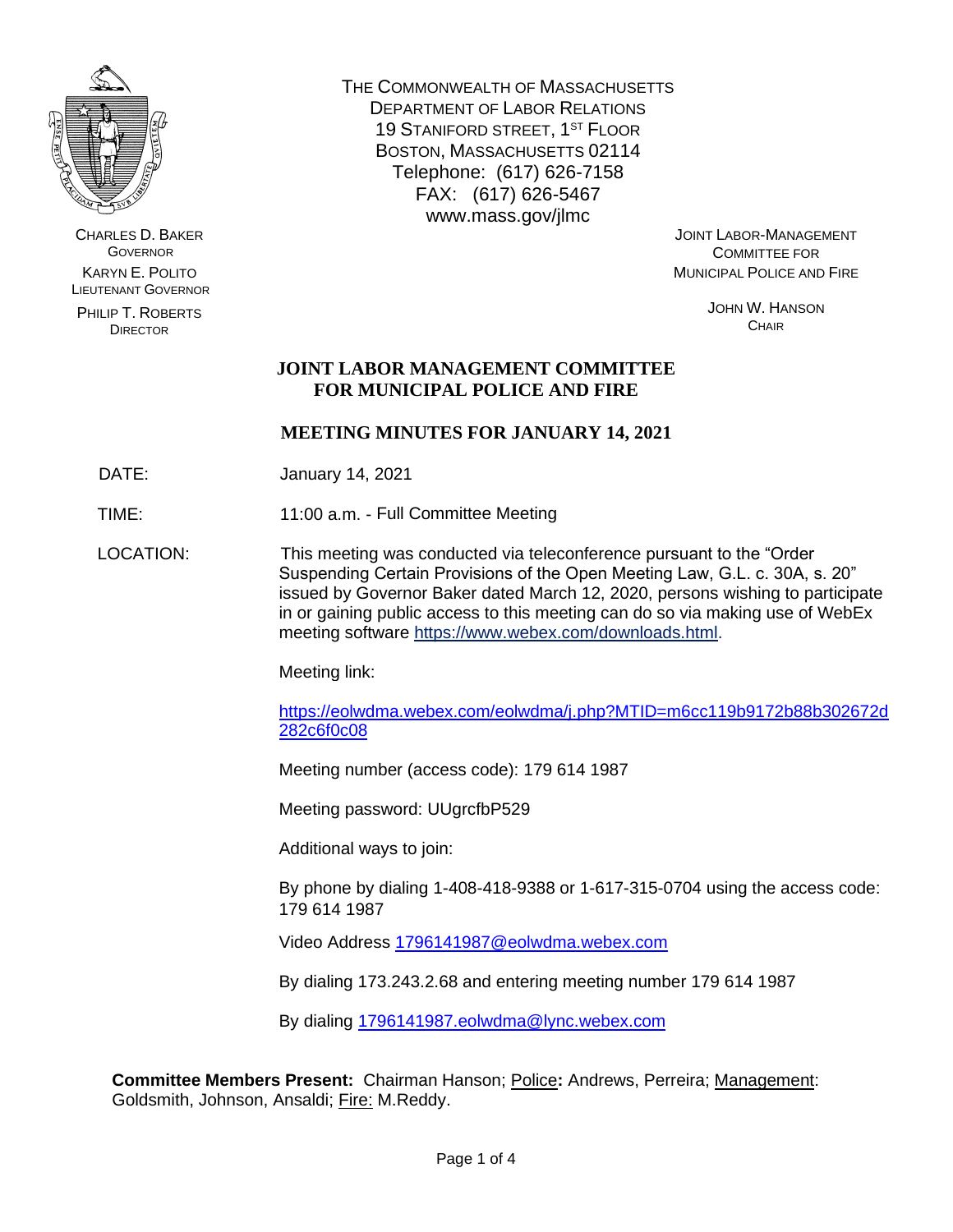**Alternates Present:** Fire: Cross, Keene, Young; Police: Pedrini, Nelson; Management: McCall, Mazzucco, Bain.

**Staff Present:** Cummings**,** Driscoll**,** Hubley, Morgado.

**Others:** Philip Roberts (DLR).

#### **OPEN SESSION**

Chairman Hanson called the meeting to order at 11:02 A.M.

The meeting is being recorded by Chairman Hanson

- *Administrative updates:*
	- $\circ$  Vote to accept the full Committee meeting minutes from November 19, 2020.

**Motion by Cross, second by Goldsmith: to accept the minutes from the full Committee meeting on November 19, 2020.**

**The Motion passed unanimously.**

 $\circ$  Vote to accept the full Committee meeting minutes from December 17, 2020.

**Motion by Andrews, second by Goldsmith: to accept the minutes from the full Committee meeting on December 17, 2020.**

**The Motion passed unanimously.**

- *Chairman's report:*
	- $\circ$  The Chairman did not have any further updates for the Committee.
- *Review and Act on the following Petition, Jurisdiction and Awaiting Funding List (AFL) Cases:*

| Case No. | Organization                     | <b>Mediator/Sr. Staff</b> | <b>Topic/Vote/Action</b> |
|----------|----------------------------------|---------------------------|--------------------------|
|          | 1. JLM-19-7611 Somerville Police | DC, GD                    | Vote to 3(a) Hearing     |

Mr. Driscoll and Mr. Cummings briefed the Committee.

**Motion by Andrews, second by Goldsmith: to find, in the matter of the Somerville Police Employees Association and the City of Somerville, JLM-19-7611, that the issues have remained unresolved for an unreasonable period of time resulting in the apparent exhaustion of the process of collective bargaining, and that the Committee vote to hold a hearing pursuant to Section 1, subsection 3(a), as set forth in Chapter 589 of the Acts of 1987, with the panel members consisting of Richard Pedrini (Labor) and Dean Mazzarella (Management), or other Committee members and/or senior staff that may be substituted as necessary by the respective Labor and/or Management Chairs pursuant to the rules, policies, and procedures of the Committee, and any other applicable provisions of law, with said panel to be chaired by John Hanson.**

**The Motion passed unanimously.**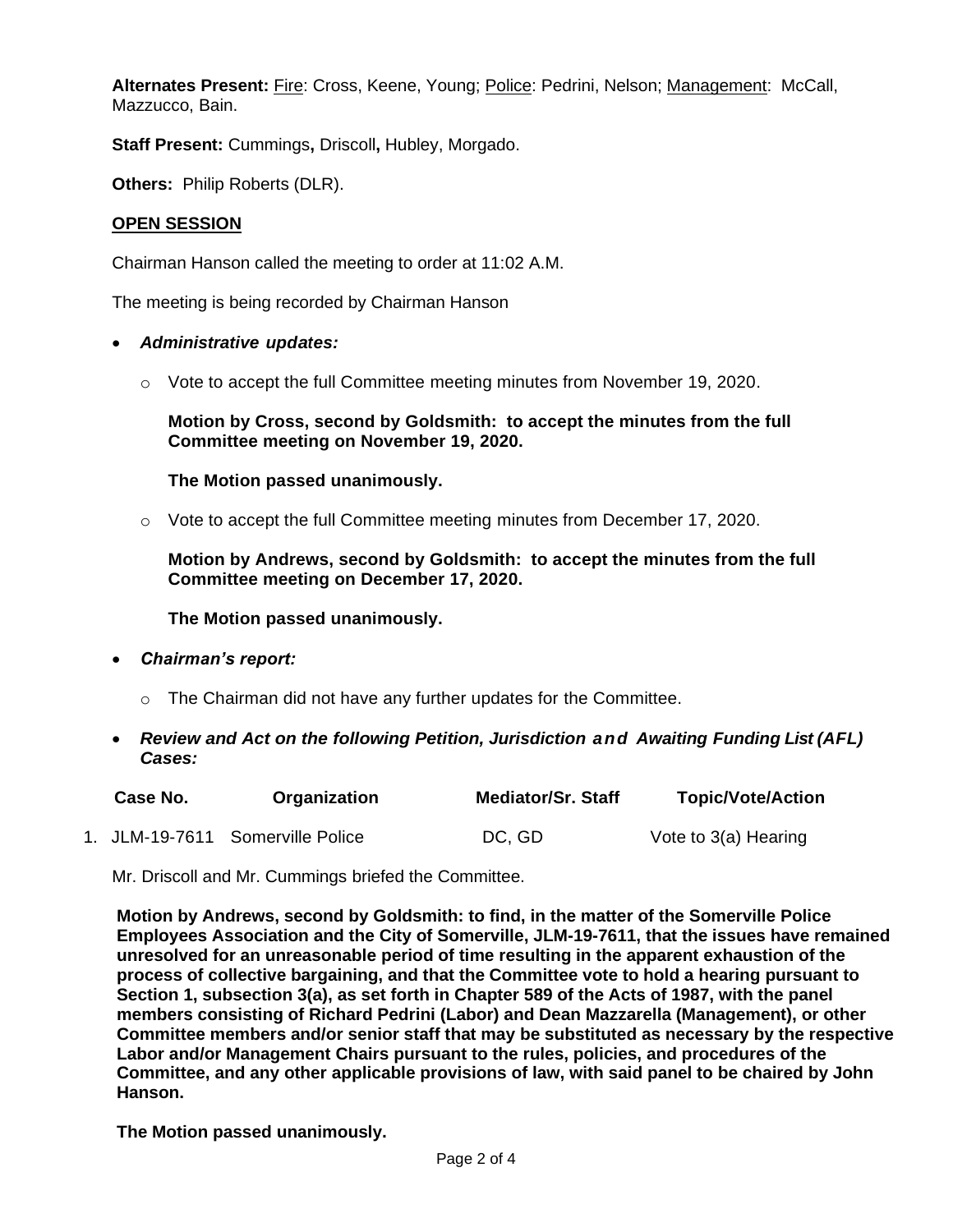2. JLM-19-7737 Stoughton Police Superiors DC, GD Vote to 3(a) Hearing\*

Mr. Driscoll briefed the Committee.

**Motion by Andrews, second by Goldsmith: to find, in the matter of the Stoughton Police Superior Officers Local 461 and the Town of Stoughton, JLM-19-7737, that the issues have remained unresolved for an unreasonable period of time resulting in the apparent exhaustion of the process of collective bargaining, and that the Committee vote to hold a hearing pursuant to Section 1, subsection 3(a), as set forth in Chapter 589 of the Acts of 1987, with the panel members consisting of Richard Pedrini (Labor) and Richard Tranfaglia (Management), or other Committee members and/or senior staff that may be substituted as necessary by the respective Labor and/or Management Chairs pursuant to the rules, policies, and procedures of the Committee, and any other applicable provisions of law, with said panel to be chaired by John Hanson.**

#### **The Motion passed unanimously.**

3. JLM-20-8131 Weymouth Fire JOEH, GD Funded/Remove

Mr. Driscoll briefed the Committee.

**Motion by Cross, second by Goldsmith: to remove the case from the Committee's docket as the Town has funded the contract.**

#### **The Motion passed unanimously.**

|  | 4. JLM-20-8249 Framingham Firefighters | JOEH, GD | Change management |
|--|----------------------------------------|----------|-------------------|
|  |                                        |          | member            |

**Management designates Richard Tranfaglia as the Committee Member for this case.**

5. JLM-20-8250 Framingham Deputy Chiefs JOEH, GD Change management member

**Management designates Richard Tranfaglia as the Committee Member for this case.**

6. JLM-19-7633 Ludlow Police **DC, GD** Funded/Remove

Mr. Driscoll briefed the Committee.

**Motion by Andrews, second by Goldsmith: to remove the case from the Committee's docket as the Town has funded the contract.**

**The Motion passed unanimously.**

#### • *Other Business*

Chairman Hanson informed the Committee that staff would provide draft language for a proposed amendment to 3(a) hearing procedures for discussion at the next Committee meeting.